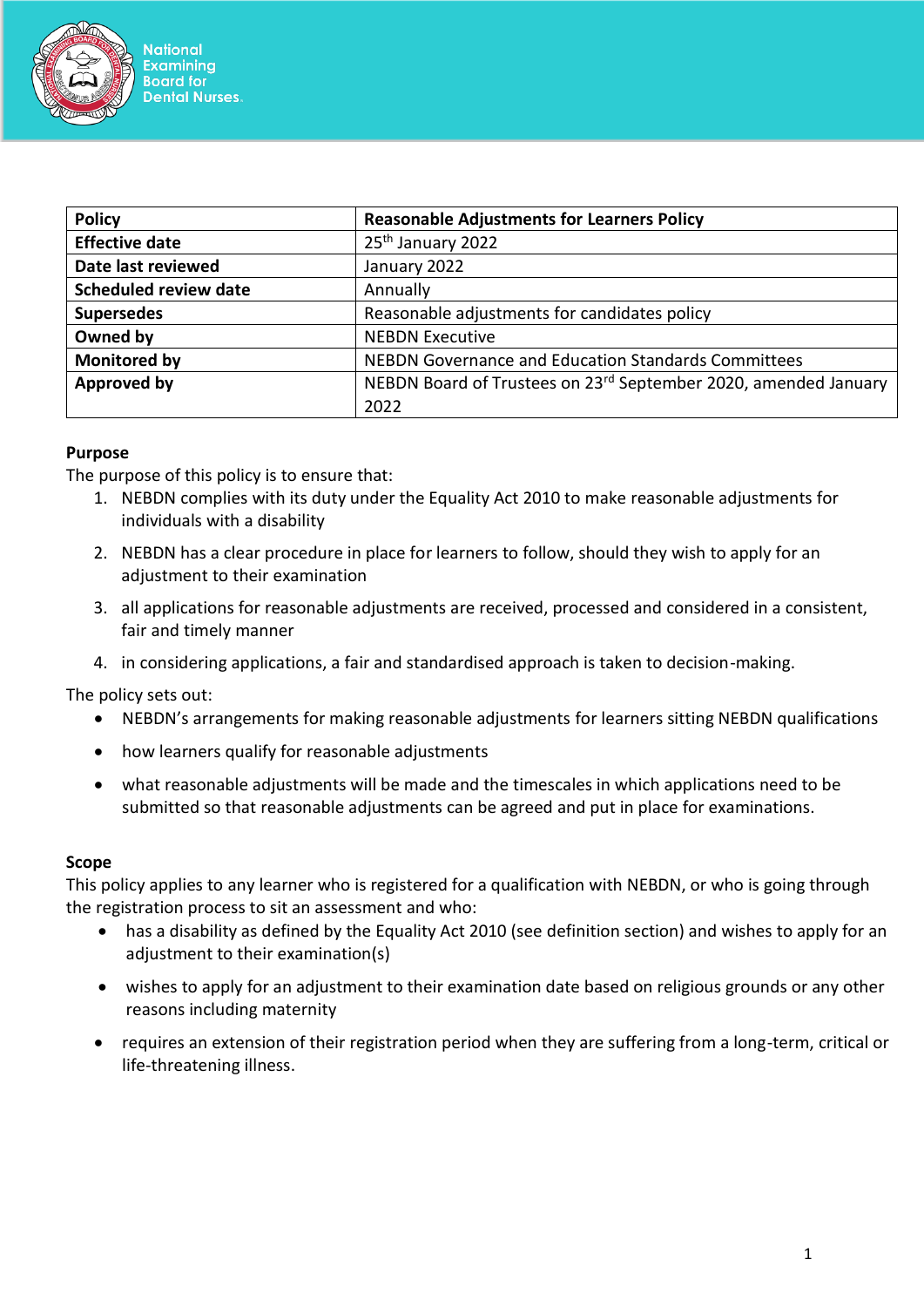

Centres must submit request for Reasonable Adjustments on behalf of learners via TheHub, filling in the relevant fields on the online form and uploading evidence where needed.

Learners who do not have a disability but who have particular needs or considerations on their examination day should refer to the NEBDN Exceptional Mitigating Circumstances Policy.

Anyone who wishes to appeal against NEBDN's decision to decline a request for reasonable adjustments, should refer to the NEBDN Appeals Policy.

### **Policy statement**

NEBDN is committed to protecting the rights of individuals and advancing equality of opportunity for all consistent with the Equality Act 2010. NEBDN believe that assessment should be a fair test of a learner's knowledge, skills and competence but that for some learners the usual format of assessment may not be suitable. NEBDN seek to ensure that the ways in which assessments are carried out do not bar learners from taking NEBDN qualifications. NEBDN make reasonable adjustments to ensure that learners receive recognition of their achievement as long as the equity, validity and reliability of our assessment can be assured.

An individual who makes an application for a reasonable adjustment to their examination will be treated respectfully and fairly in accordance with this policy. The process for applying for reasonable adjustments is set out in Appendix 1.

All applications for reasonable adjustments will be dealt with in a confidential manner. Everyone involved in the process has a duty to maintain confidentiality and only share the necessary information with others involved in the decision-making process or putting reasonable adjustments in place. This may include: NEBDN staff members, examiners, personnel in examination centres, and anyone else directly involved in the organisation of the examination.

NEBDN may also need to contact the applicant's centre and may need to provide the relevant parties noted above with a copy of the application and any evidence relating to it.

NEBDN do not grant exemptions from any NEBDN examinations, in whole or in part. This is because the examinations offered relate to the knowledge, skills and competence to act in different aspects of dental nursing in a clinical environment and exemptions from different aspects could ultimately put patients at risk.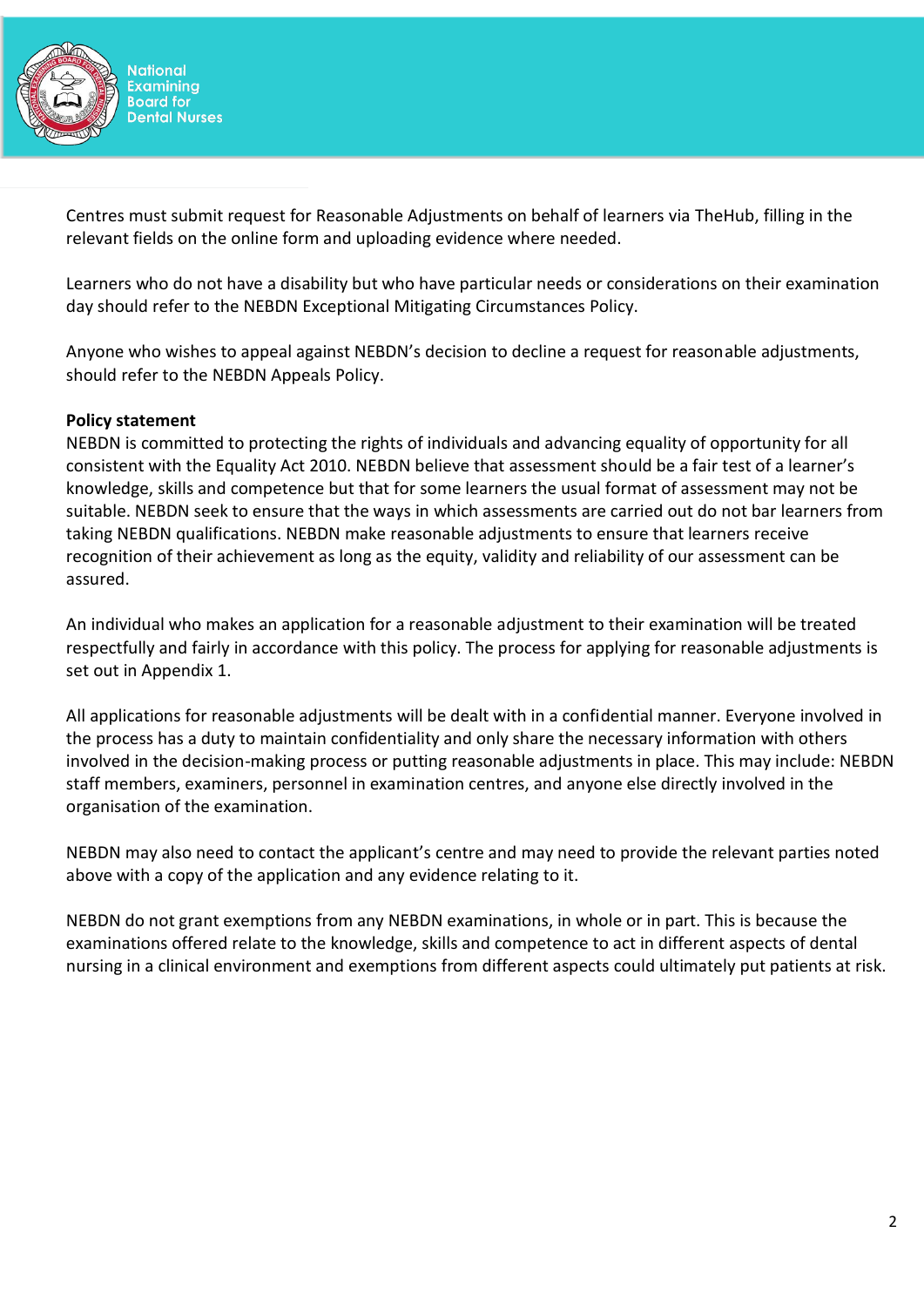

### **Definitions**

### *Disability*

Section 6 of the Equality Act 2010 defines disability as a 'physical or mental impairment which has a substantial and long-term adverse effect on someone's ability to carry out normal daily activities. It covers a wide variety of conditions, encompassing long-term illness as well as physical or psychological problems.

Some impairments are automatically treated as a disability. These are covered in Schedule 1, Part 1 of the Equality Act 2010 and in Regulation 7 of the Equality Act 2010 (Disability) Regulations 2010 [here.](http://www.legislation.gov.uk/uksi/2010/2128/made#:~:text=Regulation%207%20deems%20a%20person,to%20be%20a%20disabled%20person.&text=Regulation%2010%20sets%20out%20the,Schedule%2021%20to%20the%20Act)

A long-term effect means something that has affected a learner, or is likely to affect a learner, for at least a year. An impairment will still be considered to be long term if the effects are likely to come and go. These are known as 'fluctuating or recurring' effects.

Addiction to alcohol, nicotine or any other substance is not a disability nor are some other impairments.

### *Reasonable Adjustments*

The Equality Act 2010 requires organisations, such as awarding organisations, to make reasonable adjustments for disabled learners (within the meaning of the Equality Act 2010). That is, learners who would be at a substantial disadvantage in comparison to someone who is not disabled. The purpose of the reasonable adjustments is to take reasonable steps to overcome the disadvantage the individual is experiencing in the examination and to allow them to do their best in the assessment situation.

However, the adjustments must not affect the competence standards (see definition below) against which assessment is made – in the case of NEBDN examinations, the standards that a learner has to achieve to demonstrate their competence. Adjustments can however affect how the assessment of that standard is carried out.

Reasonable adjustments during examinations must not affect the integrity of what needs to be assessed and should be equivalent to the adjustments that can be made in the working environment to enable an individual to work effectively as a dental nurse.

Examples are:

- changing usual assessment arrangements, for example allowing a learner extra time to complete the assessment activity
- adapting assessment materials or methods, such as reading the materials to the learner rather than expecting them to read them themselves
- providing assistance during assessment, such as a sign language interpreter or a reader
- re-organising the assessment room, such as removing visual stimuli which may adversely affect someone with autism
- using assistive technology, such as screen reading or voice activated software
- providing the mechanism to have different colour backgrounds to screens for onscreen assessments or asking for permission for copying to different coloured paper for paper-based assessments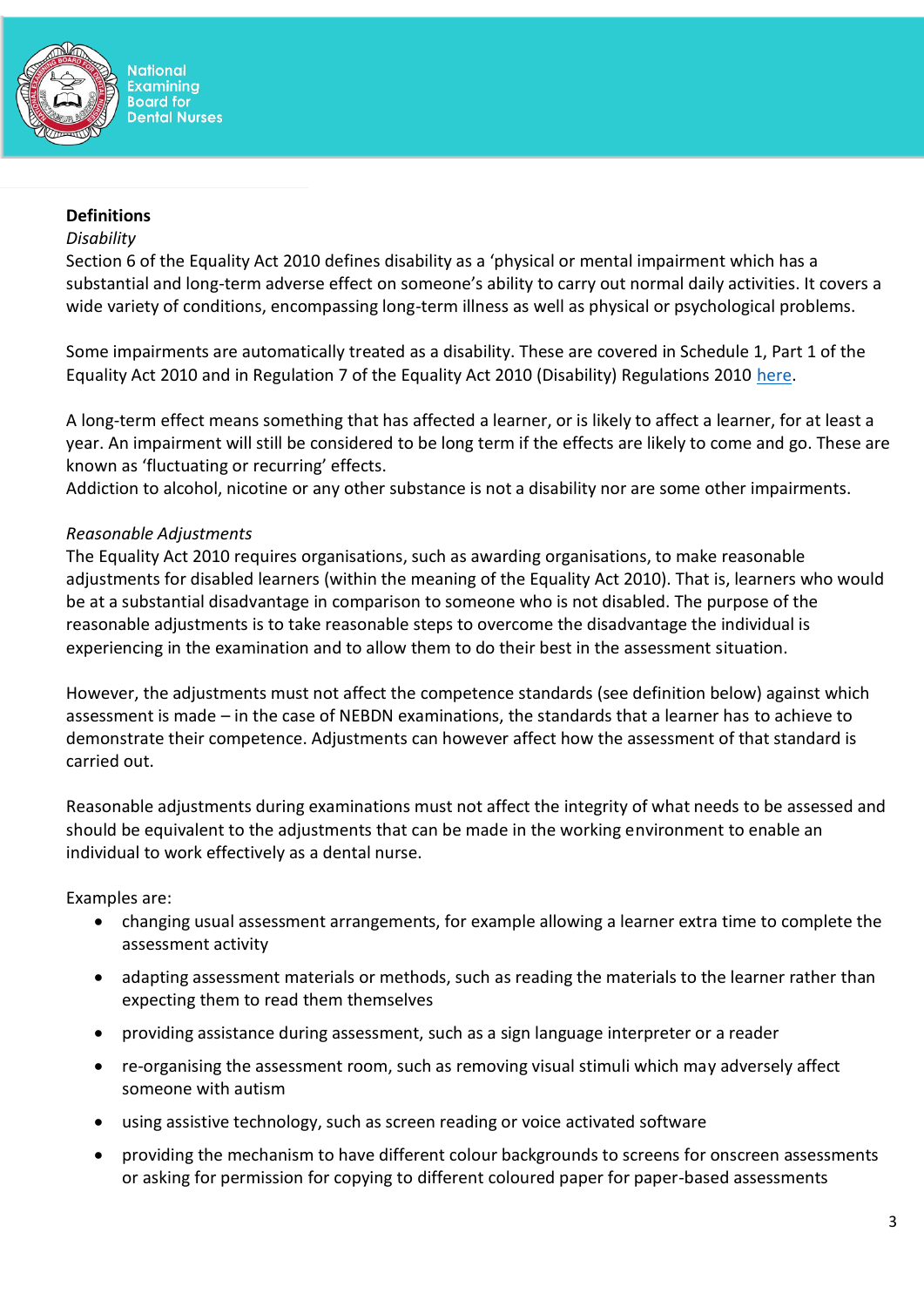

• providing and allowing different coloured transparencies with which to view assessment papers.

However, it is important to note that within dentistry, applying reasonable adjustments in clinical real time assessments is not usually supported as the assessments are designed to replicate working in the actual clinical environment.

Reasonable adjustments are approved or set in place before an examination takes place. Adjustments are an arrangement to give the learner access to the examination. The use of a reasonable adjustment is not taken into consideration when the examination is being marked.

Whether an adjustment will be considered reasonable will depend on a number of factors which include, but are not limited to:

- the individual needs of the learner
- the effectiveness of an adjustment in enabling the individual to be fully involved in the assessment process whilst not giving them an unfair advantage
- the cost of the adjustment
- the extent to which the adjustment reflects the normal practice of a person working within the occupational area
- the likely impact of the adjustment upon the applicant and other learners.

Adjustments must not:

- put in jeopardy the health and well-being of the learner or any other person in the setting where necessary, a risk assessment will be carried out related to the examination centre and the individual's particular circumstances and related adjustments
- compensate the learner for any lack of knowledge and skills
- invalidate the assessment requirements of the qualification or the requirements of the assessment strategy and should not alter the required competence standards
- give the learner an unfair advantage over other learners.

### *Long-term illness*

Any learner being diagnosed with a long-term, critical or life-threatening illness, defined as, a health problem that can't be cured but can be controlled by medication or other therapies.

### *Competence Standard*

A competence standard is defined as 'an academic, medical or other standard applied for the purpose of determining whether or not a person has a particular level of competence or ability'.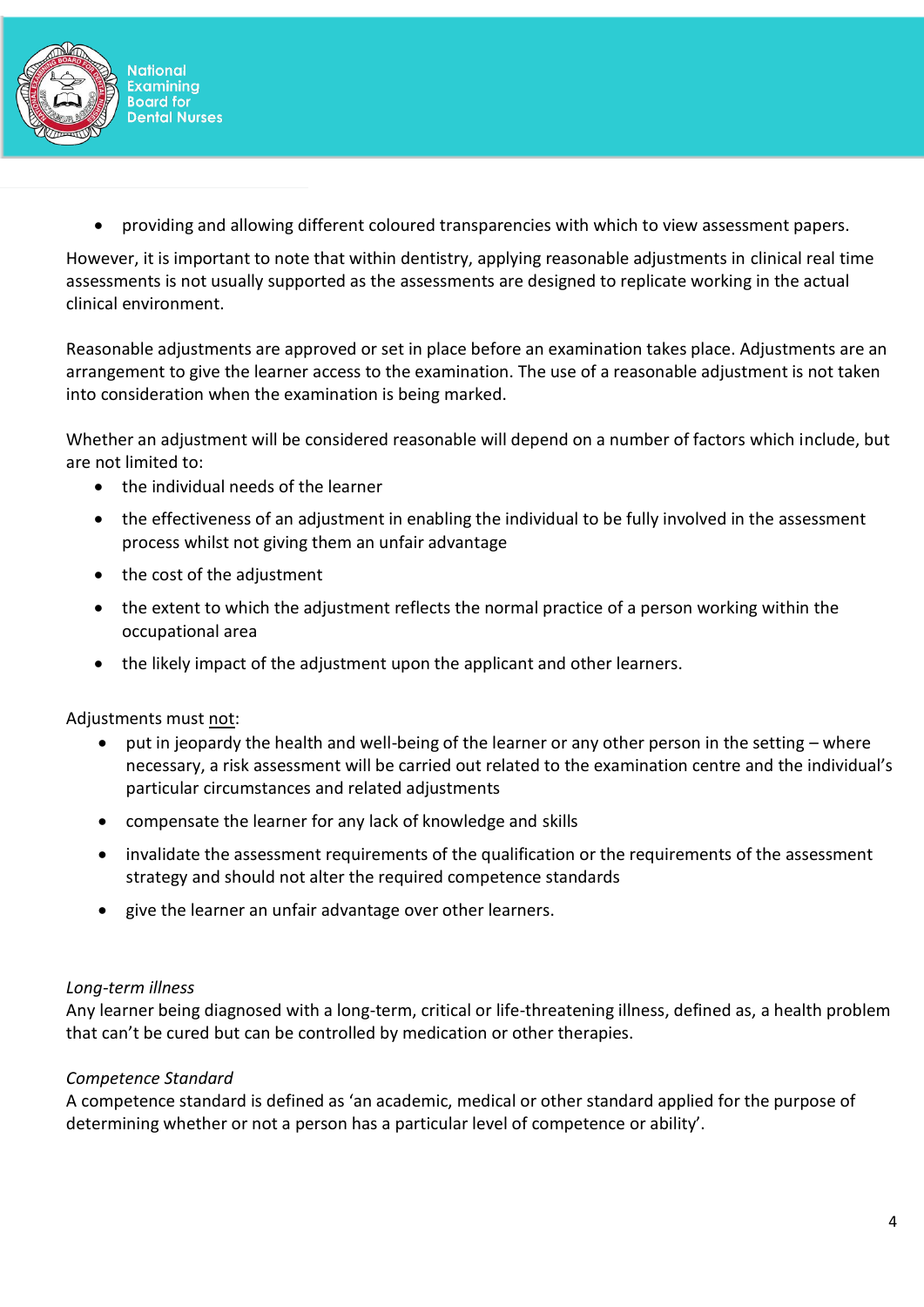

### **Responsibilities**

### *Regulatory responsibilities*

When a learner undertakes any form of dental training, they enter a complex regulatory framework designed to ensure the safety of patients and the public and these, by necessity, may preclude the admission of learners with some severe disabilities. Health and conduct are governed by Fitness to Practice (GDC 2016).

With regard to the dental team there are legitimate exceptions listed within the Equality Act which may allow for lawful discrimination:

- Section 53(7) states that 'The application by a qualifications body of a competence standard to a disabled person is not disability discrimination unless it is discrimination by virtue of section 19 (the obligation to demonstrate that the provision must be a proportionate means for achieving a legitimate aim).
- Where a competence standard is a proportionate means for achieving a legitimate aim, then the application of that standard is not discriminatory.
- Section 96 states that a qualifications body (regulator) does not need to make reasonable adjustments in so far as it must ensure that the "qualification gives a reliable indication of the knowledge, skills and understanding of a person" (subsection 8b) and the need to "maintain public confidence in the qualification" (subsection 8c).

Examples of Regulatory Requirements include (but not limited to):

- The achievement of outcomes and competences within the GDC's *'Preparing for Practice* (2012, 2016) and the associated required skills, behaviours and attitudes outlined in the GDC's '*Standards for the Dental Team'* (GDC 2013) must be demonstrated independently by each learner by the end of the relevant training.
- Proof of the learner's ability to consistently function appropriately as a safe, consistent, competent and professional dental nurse who is safe to work within the clinical environment as a fully functional member of the dental team to the highest standards.

# *Governance Responsibilities*

The Education and Standards Committee (ESC) will:

- 1. ensure that the NEBDN staff team apply the policy by gathering and analysing timely information on the requests made for reasonable adjustments and the responses made and compare them with the extant policy
- 2. review the policy annually as part of NEBDN's self-evaluation arrangements taking into account centre and learner feedback, changes in practice, actions of the regulatory authorities or other relevant external agencies, or changes in legislation
- 3. make recommendations for revisions to the policy and advise the Governance Committee and the Board of these necessary revisions.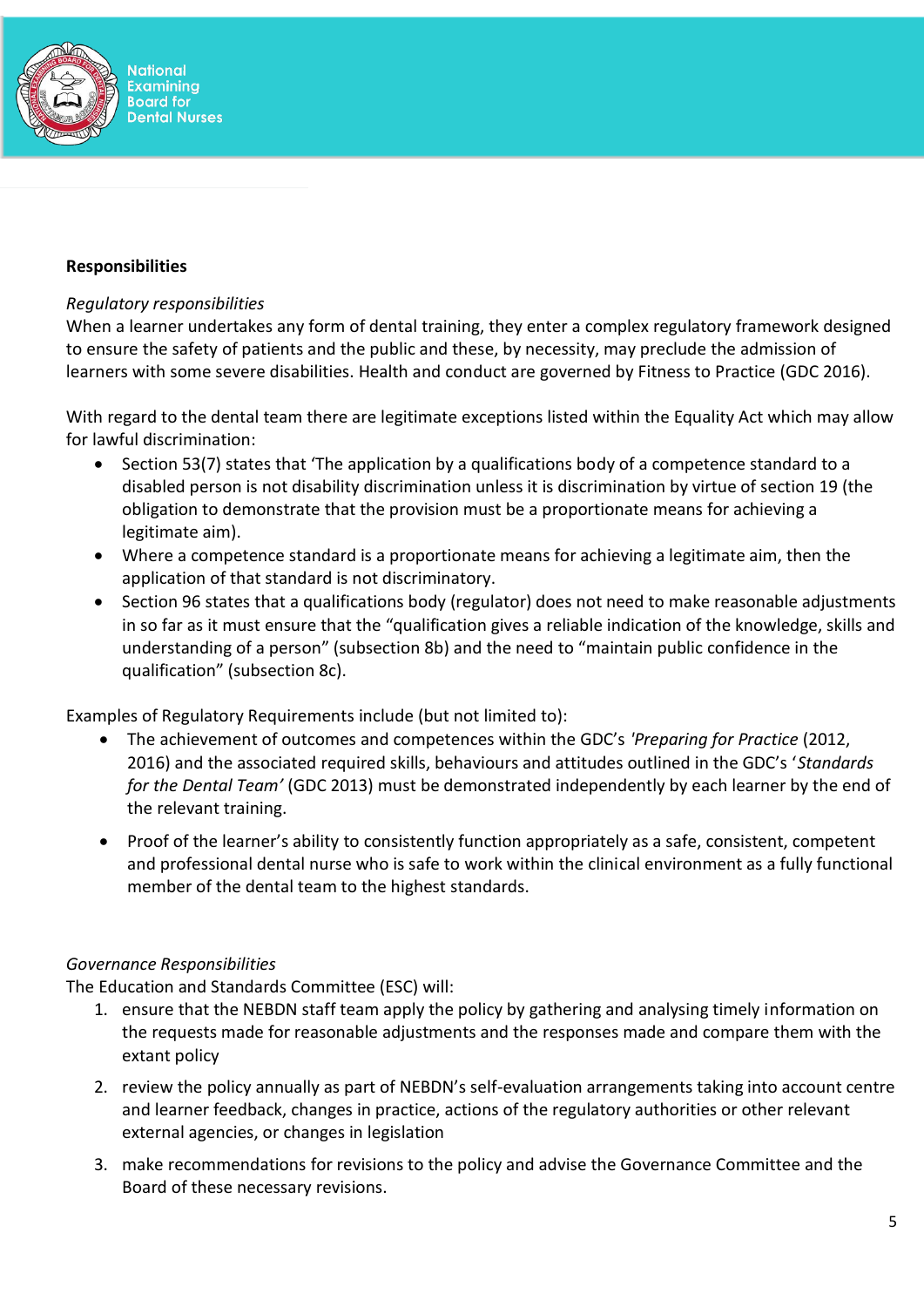

The Trustees of the Board are accountable for the for the consistent, fair and legal implementation of this policy in the organisation.

Chief Executive is responsible to the Board, for the consistent, fair and legal implementation of this policy in the organisation.

The Head of Operations will ensure that operations receive, process, communicate and implement any requests for reasonable adjustments in line with the policy.

Centres must understand the policy, advise any learners appropriately and ensure that they have their own reasonable adjustments policy in place to comply with the Equality Act.

Learners will need to understand the policy, evaluate whether they have a requirement for any reasonable adjustments in line with the policy and liaise with their centre to provide the relevant data and evidence to the centre so the Reasonable Adjustment can be applied for in line with stated timescales

### **References**

NEBDN Appeals Policy NEBDN Bullying and Harassment Policy NEBDN Learner Conduct Policy NEBDN Exceptional Mitigating Circumstances Policy NEBDN Equality and Diversity Policy NEBDN Health and Safety Policy NEBDN Student Fitness to Practise Policy The Equality Act 2010 General Dental Council Preparing for Practice (effective 2012, revised 2015) General Dental Council Standards for the Dental Team (effective 2013, revised 2019)

# **Questions**

If you have any questions about this policy, please email NEBDN at [info@nebdn.org](mailto:info@nebdn.org) and your enquiry will be directed to an appropriate employee or committee.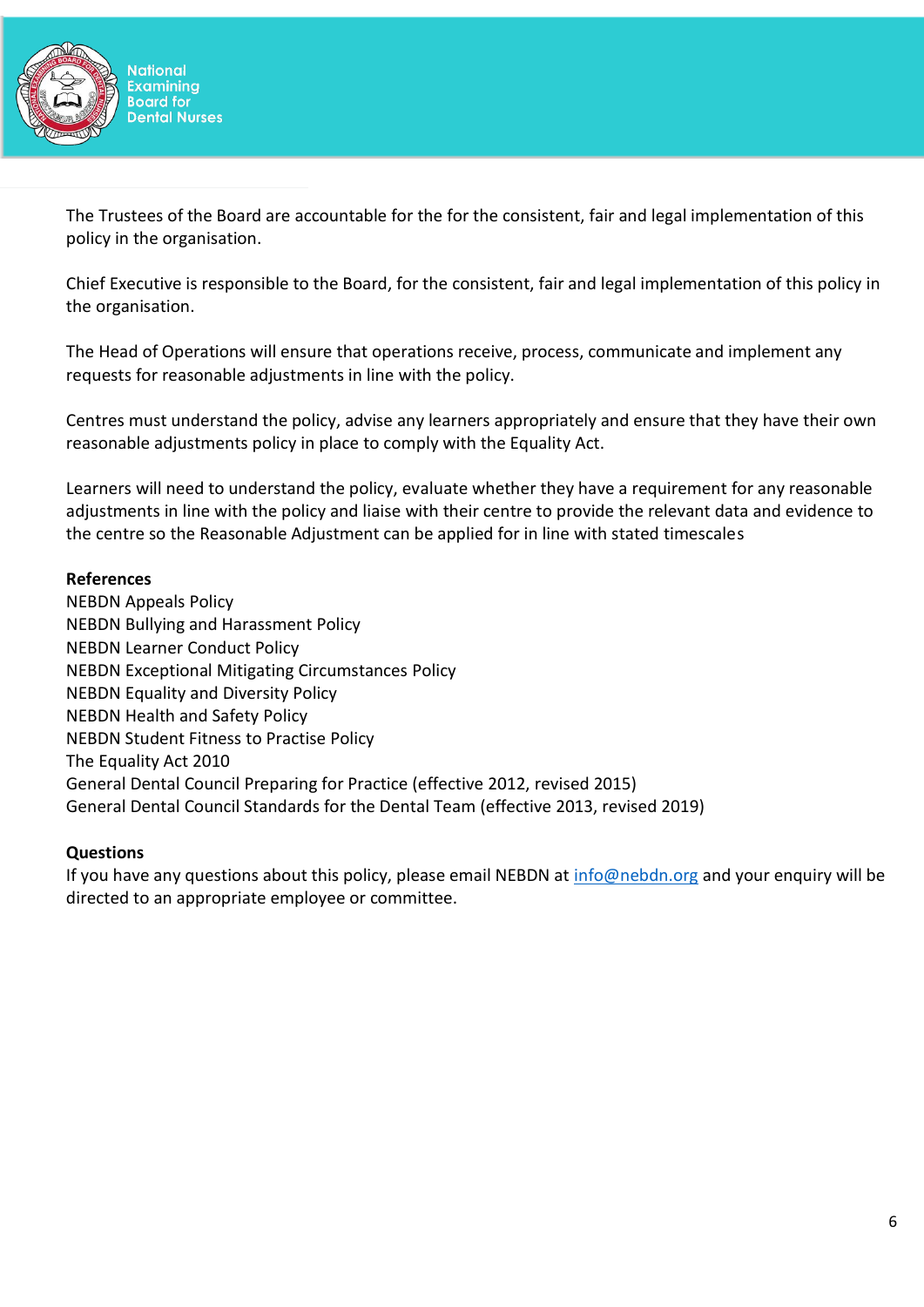

# **Appendix 1: Procedure for applying for reasonable adjustments for examination learners**

### **Who should apply**

If you are a learner for one of our examinations and have a disability, you are advised to discuss and liaise with your centre to make an application for reasonable adjustments on your behalf. You can also use this procedure to seek:

- a different examination date for religious reasons
- an extension of your registration period as a learner if you are suffering from a long-term, critical or life-threatening illness
- inform us of adjustments which you need because you are pregnant.

Seek the advice and support of your centre having read this policy. Applications should be made to NEBDN via your centre who will enter the relevant data and any evidence onto an online form in our database, TheHub, on your behalf.

#### **What we can do**

We will consider every application for reasonable adjustments to an examination on a case-by-case basis. The evidence you provide will be reviewed and is a very important part of the process. Your application may not be considered if appropriate evidence is not provided. For further information on appropriate evidence, please contact NEBDN.

The adjustments we make will be designed to meet the needs of the individual concerned and may be unique to them. It may include one or more of those listed below but is not limited to them for assessments:

- Examination on a different day of the week (religious grounds only)
- Disabled access to a venue
- Additional time in an examination
- Documents on coloured paper
- Coloured overlay
- Documents in a larger font size
- Written information in place of verbal information
- An assistant to act as a reader (this person will be unknown to the learner)
- An assistant to act as a scribe (this person will be unknown to the learner)
- Separate examination room and invigilator
- Opportunities to take monitored rest breaks
- Examiners/invigilators to be made aware of a medical condition
- A place of privacy to take medication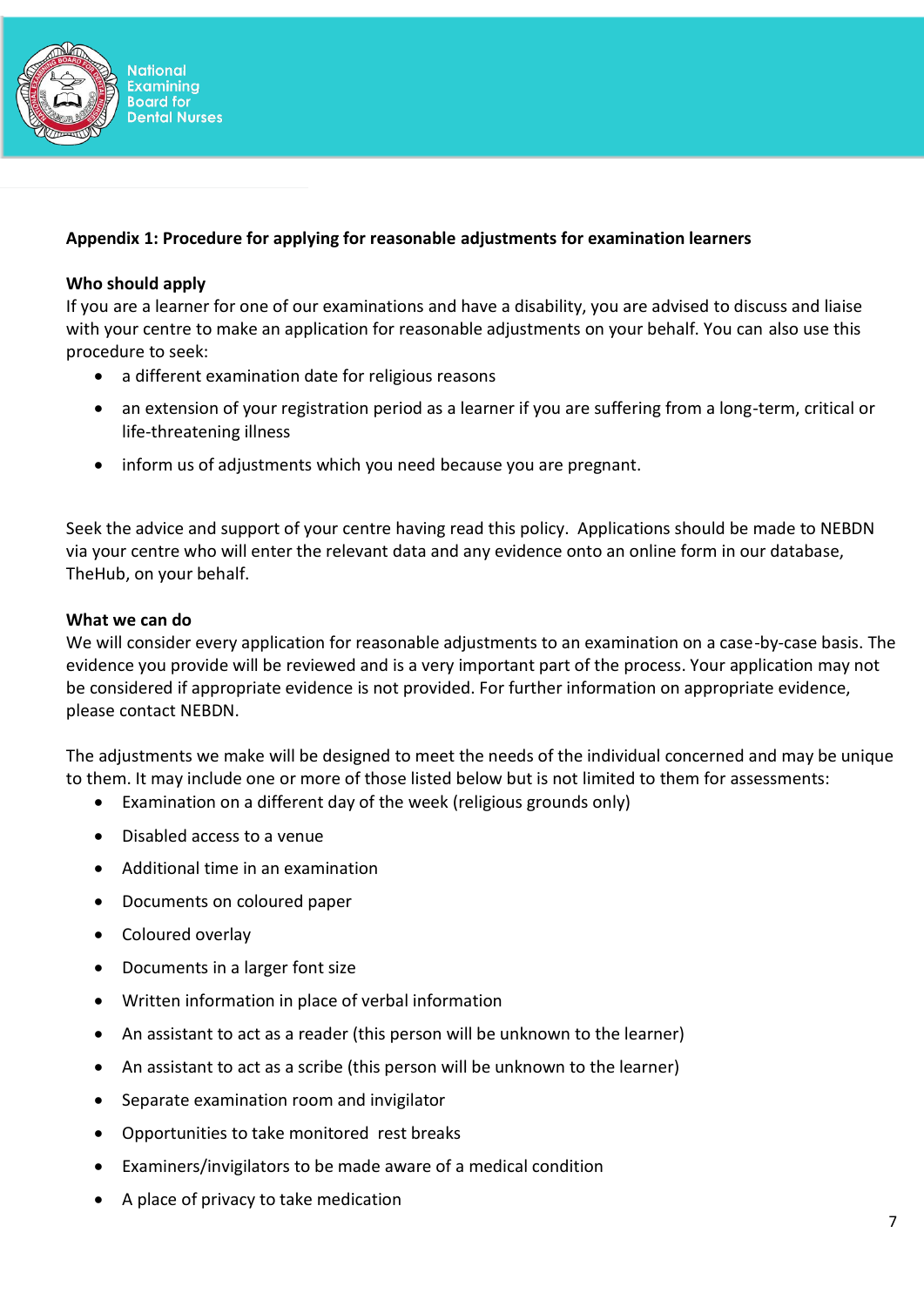

If you apply for reasonable adjustments to more than one examination, the same adjustment may not be applicable or reasonable for each as different qualifications and different methods of assessments can make different demands.

## **Limitations**

NEBDN is a charity and receives its funding from examination fees. Whilst every effort will be made to consider an adjustment, consideration will also be given to the overall cost of it to the organisation and the impact it would have on the costs to other learners.

An adjustment cannot be granted when:

- it will affect the competence standards against which assessment is made, or
- it will compromise the integrity of the examination, or
- when it will put the health, safety and security of the learner or other learners at risk, or
- when the cost of making the adjustment compromises the running of examinations for other learners.

As an awarding body for dental nurses and other members of the dental team, we need to be aware of the standards set by the General Dental Council. Its 'Standards for the Dental Team' states:

*"You must be sufficiently fluent in written and spoken English to communicate effectively with patients, their relatives, the dental team and other healthcare professionals in the United Kingdom." (2.1.2)*

We are not therefore able to make adjustments on the basis that English is not a learner's first language.

### **Applying for an adjustment**

Please discuss your requirements with your centre along with this policy. The centre will be able to upload all data and evidence on your behalf. Requests for reasonable adjustments need to be made no later than 25 working days before the examination date for them to be acted on appropriately.

We will give each application received due consideration and:

- approve it in full
- approve it in part
- not approve it (i.e. insufficient supporting evidence)

The NEBDN Assessment and Awards team will aim to confirm in writing (email or letter) the receipt of a request within 48 hours of receipt and provide an estimated time for a full response.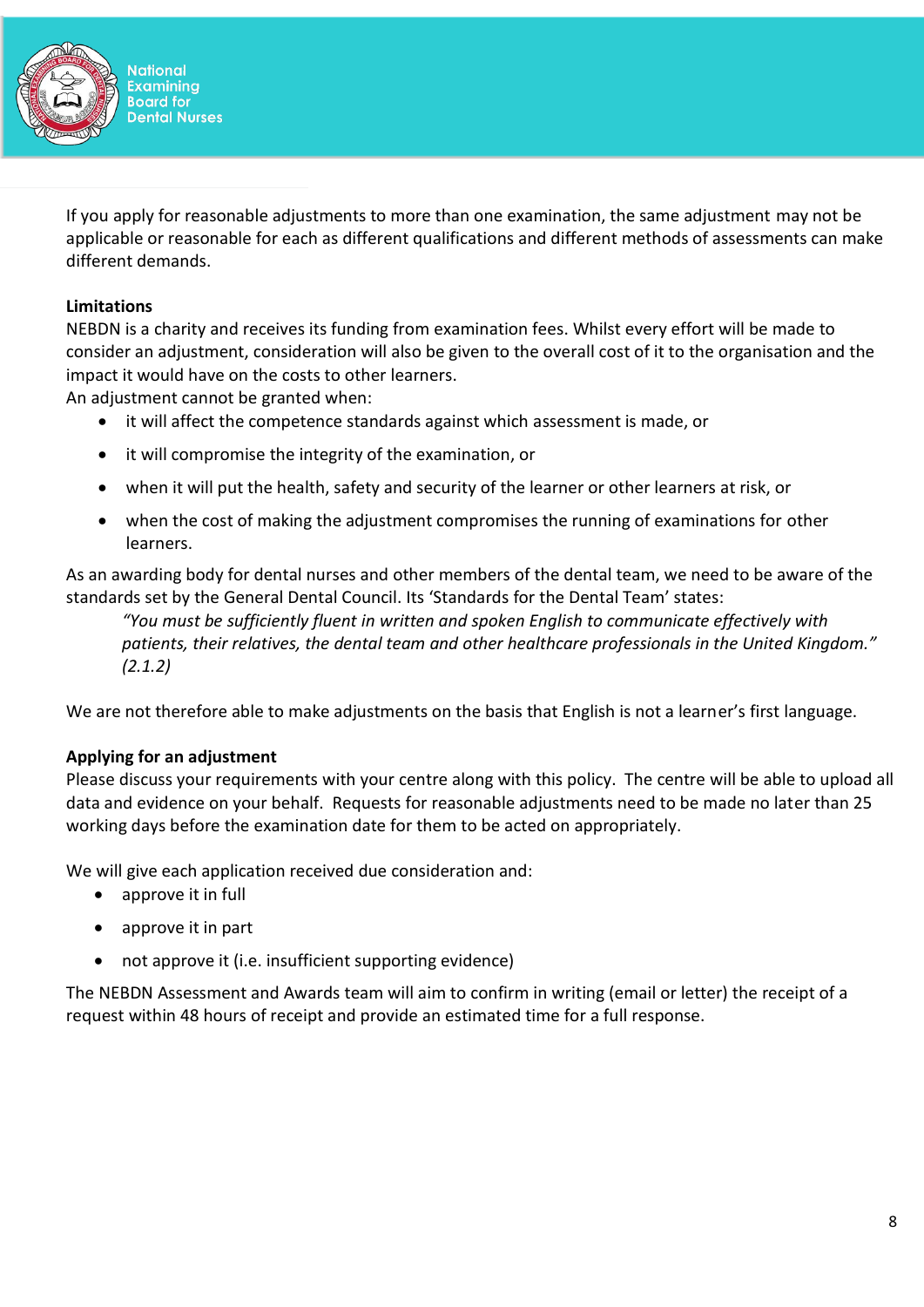

**National Examining Board for Dental Nurses** 

### **When should I apply?**

Applications for Reasonable Adjustments can be submitted to NEBDN Head Office at any point from when the learner registers with NEBDN. However, it is strongly advised that applications are submitted to NEBDN at the earliest opportunity so that learners can be reassured of an outcome well in advance of their examination and certainly no later than 25 working days before the examination(s).

In particular, where it is known from the outset that a learner will need an adjustment for their examination, the application could be submitted with, or soon after, the learner submits the registration form. For example, where a medical condition already exists or where a specific learning disability has already been diagnosed or if the application is based on religious grounds – in these cases there is likely to be little reason to delay the application for an adjustment.

In all cases, centres are strongly advised to submit their applications before the exam entry closing date. This is to allow sufficient time for NEBDN to consider applications and to make arrangements for the required adjustments.

# **If disability or impairment occurs between exam entry closing date and exam day**

We understand that in some situations it is not possible for a learner to apply for an adjustment before the relevant exam entry closing date. For example, you are diagnosed with a health condition after the exam entry closing date.

In these circumstances, you can still apply for an adjustment and NEBDN will make every effort to consider your request and make reasonable adjustments. If we are unable to make the adjustment, we will inform you of this as soon as possible and let you know any other course of action available to you (e.g. sitting your examination at a later date).

If you are unwell or have a health condition or impairment on exam day, you should check the Exceptional Mitigating Circumstances Policy as this may apply.

# **What evidence do I need to provide?**

Any application for an adjustment to assessment must be supported by evidence which is valid, sufficient and reliable using the form available via TheHub – evidence can be uploaded as needed.

Learners should provide supporting additional evidence of the effect of the impairment on their performance in the assessment. Any of the following types of evidence would be acceptable – it does not need to rely only on a formal medical or clinical diagnosis.

# *1) History of provision made by the centre for tuition and or assessment of learner*

- This should include information about the support received by the learner during the learning or training programme and during formative assessments. Evidence of the
- way in which the learner's needs are being met during the learning programme should be documented.